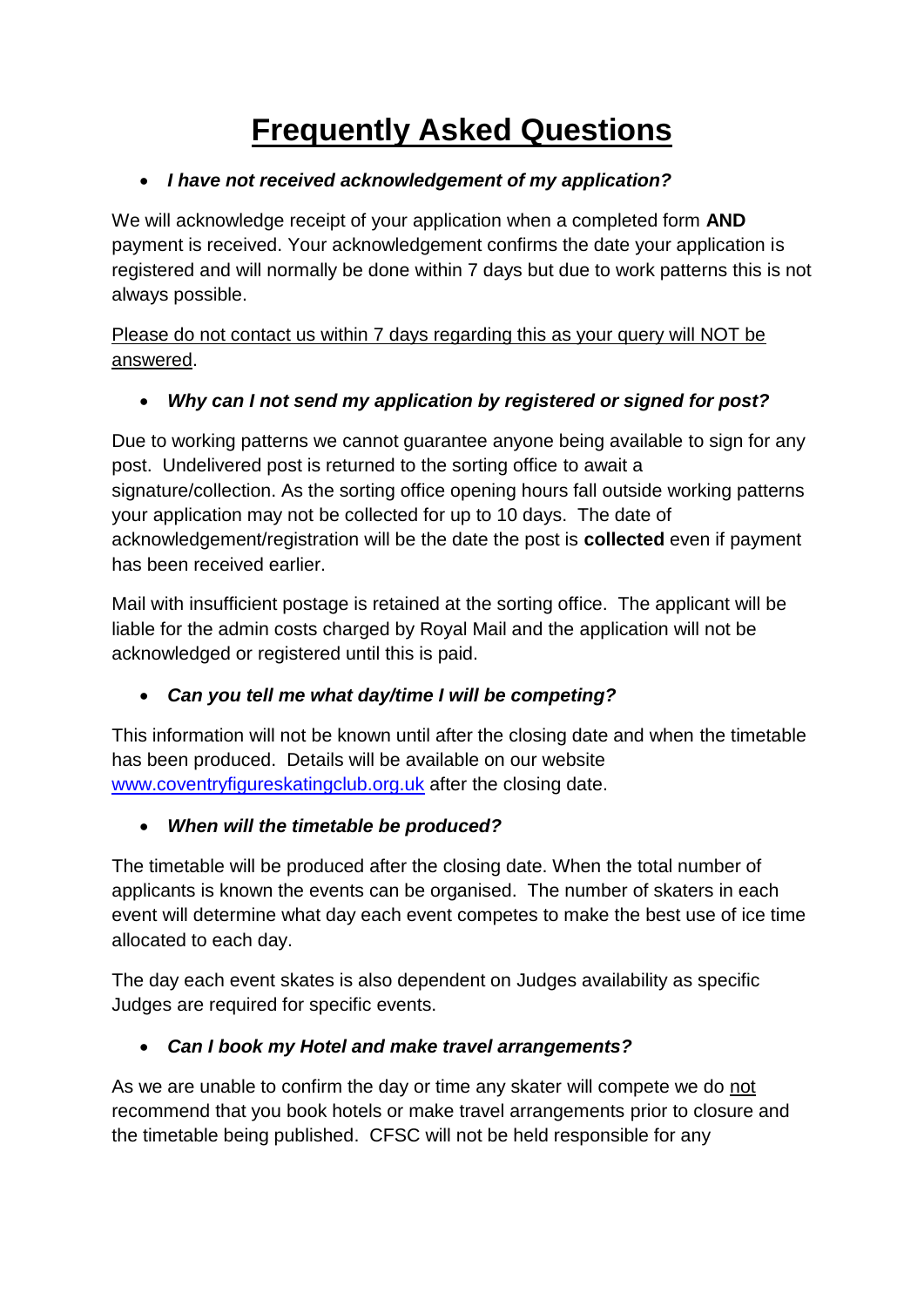arrangements made before you have been notified if your application is successful or unsuccessful and the timetable has been published.

#### • *What hotels are close to the rink?*

Premier Inn – Belgrade Plaza – Tel: 0871 527 8272

Ramada Coventry – The Butts – Tel: 02476 238110

Ibis Hotel – Mile Lane – Tel: 02476 250500

#### • *Why can't you tell me where I am on the waiting list?*

The number in each event changes daily due to new applications and notification of test passes. When a skater needs to move to another level the position of skaters change in the lower level **and** the higher level as skaters move out of one and into another.

#### • *When should I inform you of a test pass?*

Test passes must be notified to the competition organiser **immediately** and **before** the closing date to ensure skaters are in the correct event prior to the timetable being produced. Any skater passing a test and failing to notify the competition organiser before the closing date will not be allowed to skate at the lower level as they will be in breach of the criteria and will not be entitled to a refund.

# • *Why can't you tell me if the event I have applied for is full?*

The total number of skaters in each event is determined by the ice time available on each day and the number allowed in each event will be decided by the Referee after the closing date. The Referee's decision is final.

#### • *Why have you presented my cheque to the bank?*

An application is only valid on receipt of an application and successful payment.

# • *I have passed a competitive test so please move me to the next level.*

Applications will be moved to the new level on receipt of a copy of the NISA Test Application Statement confirming the date of the competitive test pass.

# • *I have passed a national test so please move me to the next level.*

Applications will be moved to the new level on receipt of a copy of the NISA Test slip confirming the date the Field Moves, Elements or Free were passed.

# • *What date will be applied to my application if I move to another level?*

If a skater moves to another level due to a test pass they will retain the initial registration date.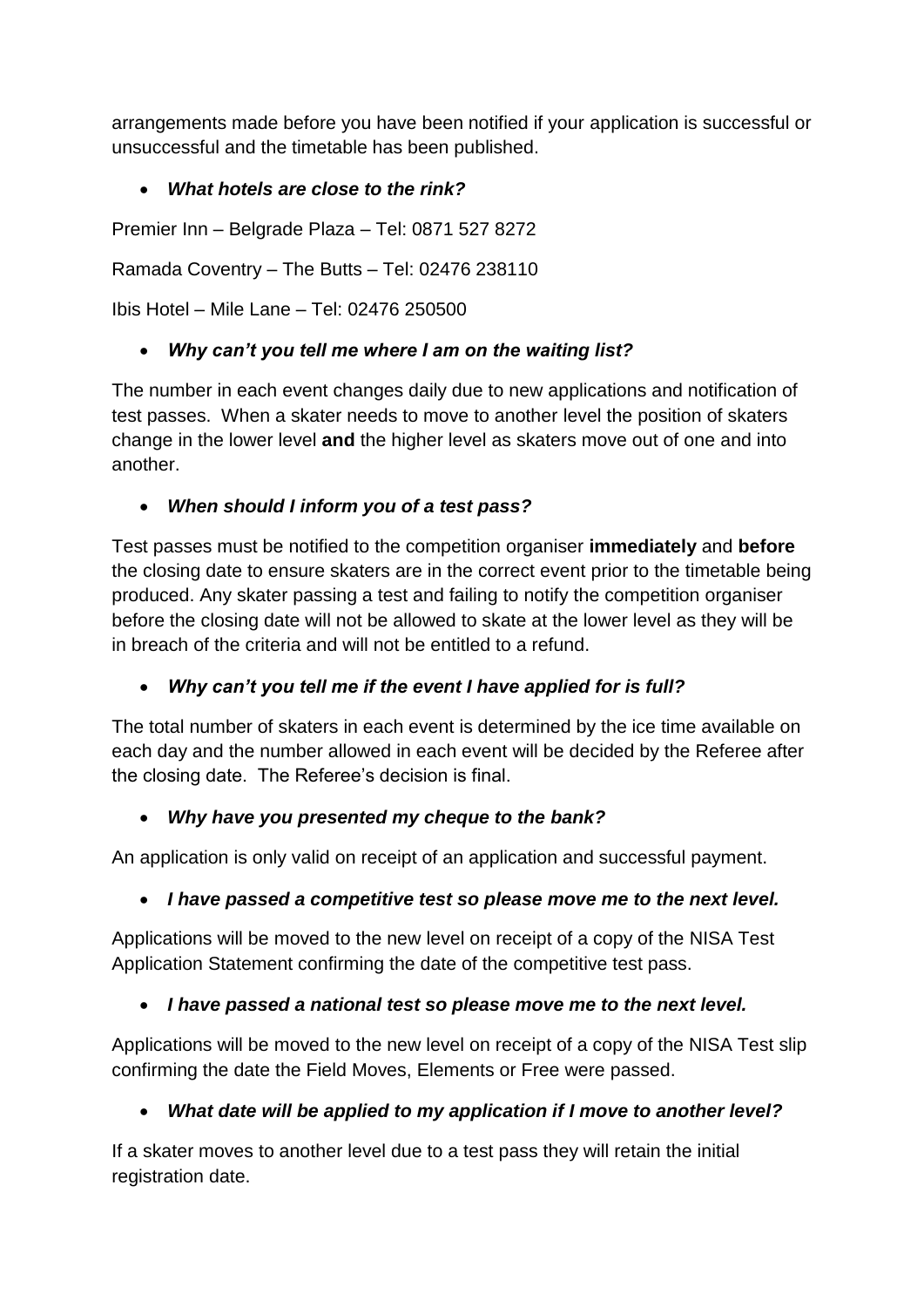#### • *If I am unsuccessful or if I withdraw from the competition when will I receive my refund?*

If you withdraw from the competition **before the closing date** your refund will be processed as soon as possible.

If you are **unsuccessful after the closing date** and the timetable has been published we aim to complete all refunds as soon as possible. However, the period after the closing date is extremely busy and it may not always be possible to refund any fee's until after the competition.

#### • *Why don't you refund my application fee if I withdraw after the closing date?*

If a withdrawal is received after the closing date the skater is not entitled to a refund as it may not be possible for a number of reasons to offer the place to another skater.

#### • *Will there be practice ice available?*

Details about practice ice will be available on the website [www.coventryfigureskatingclub.org.uk](http://www.coventryfigureskatingclub.org.uk/) before the competition.

#### • *Will my friends and family be able to record me or take photographs at the event?*

There will be a professional photographer at the event taking still photographs. A video recording of your performance will be available to purchase. Still photography of podium shots only will be permitted.

# • *Will spectators be charged an entry fee?*

The competitor, Coach and One guest only will enter free of charge. All other spectators will be charged £1 entry fee, payable at the Registration desk.

# • *Who do I give my music to on the day?*

Your music should be in CD format and should be handed to the Registration desk when you arrive and register on the day. Please label all discs clearly with your Name, Event Number/Level and Coach Name. A spare copy of your music is advisable.

# • *What time should I arrive?*

You will need to arrive in good time. All competitors MUST be ready to skate at least half an hour before the time given on the timetable. The timetable on the web-site